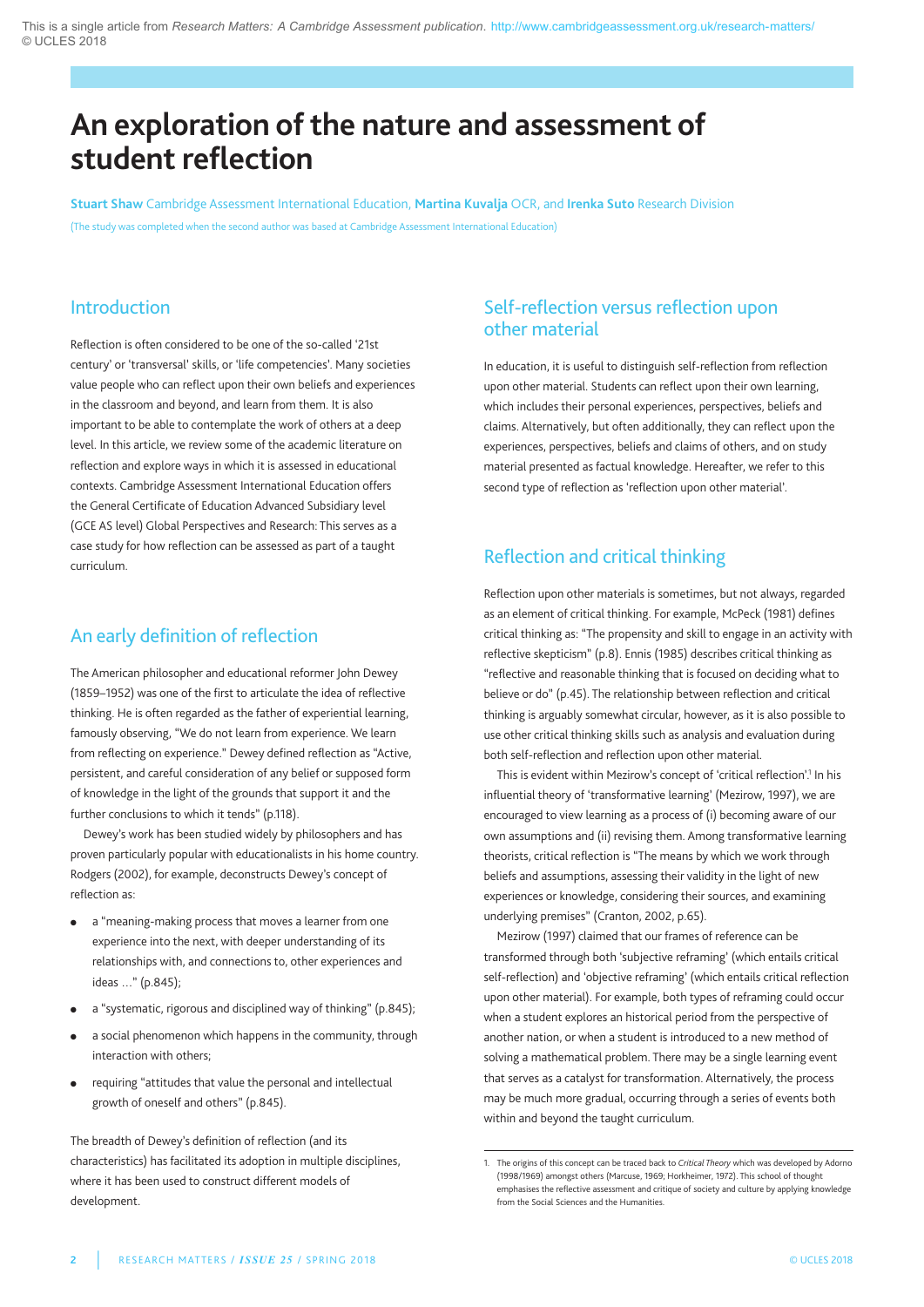### Self-reflection, self-regulation and metacognition

There are at least two further traditions within educational and developmental psychology which include self-reflection in their conceptualisations of learning. The first of these is the Vygotskyian tradition: This takes a 'socio-cultural' approach to exploring the self-regulation of learning and the internalisation of regulatory processes (Vygotsky, 1986). In the context of a goal-directed activity, self-regulation is considered to comprise: planning, monitoring (keeping track of the activity), updating progress, control (retaining or changing an action as needed), and contemplation of the outcomes (pintrich, 2004; pintrich & Zusho, 2002; Schunk & Zimmerman, 1994; Schunk, 2005). Self-reflection represents the final stage of this self-regulatory cycle, when a student reviews and evaluates his or her own performance in relation to the original goal. Vygotsky believed that psychological development emerges through interpersonal connections and interactions with the social environment, with language playing a crucial role in this process. Self-regulation, including self-reflection, would therefore be evident in joint learning activities.

The link between various manifestations of cognitive selfregulation and academic achievement is well documented for secondary school students (Zimmerman, 2002). However, neo-Vygotskians also emphasise that in addition to regulating their own cognitive processes, students need to regulate their own emotional responses, motivational states, and the contexts in which their learning occurs. Behaviours which evidence emotional and social self-regulation include delaying gratification (inhibitory control), persevering with tasks, and displaying appropriate manners.

In the second tradition, cognitive psychologists are attempting to expand a fine-grained understanding of a set of executive functions which enable the successful metacognitive regulation of one's own performance. Metacognition is the process of thinking about one's own cognitive, emotional, motivational and social functioning (Efklides, 2008). It plays a crucial part in critical thinking (Magno, 2010). For example, if a student is asked to analyse, evaluate, and synthesise material on a topic of interest, he or she needs to be able to do so with as little bias as possible. This is possible through a constant monitoring process (metacognitive monitoring – Flavell, 1981a; 1981b) which involves self-reflection. If bias is detected, then the student can engage in self-control (self-regulation) and re-evaluate his or her own conclusions on the studied topic. Critical thinking can therefore involve both self-reflection and reflection upon other material concurrently. Cambridge Assessment's own definition of critical thinking includes self-reflection in this sense (Cambridge assessment, 2007).

Findings are consistent on the positive influence of both naturally emerging and taught metacognitive and self-regulatory behaviours from an early age through to undergraduate level study; such behaviours lead to better academic performance (Chemers, Hu, & garcia, 2001; Forman & Cazden, 1985; palinscar & Brown, 1984; Siegler, 2002). An effective way of encouraging self-regulation and metacognitive thinking in students is through providing them with opportunities to practise these aspects of learning, and to reflect further upon that practice (Nicol & Macfarlane-Dick, 2006).

## Assessing reflection

When we speak of reflection, we are referring to opaque higher-order thinking processes that are, by their very nature, difficult to assess. As with assessments in traditional academic subjects, we can design tasks to elicit behaviours that require students to use these internal thought processes. We must also then define clearly the indicators of such processes.

When assessing reflection, it could be argued that there is a risk of assessing merely the ability to remember and report (that is, memory and writing or oral skills) rather than all of the mental processes that constitute reflection. This could lead to confusion for students in knowing the criteria on which they are being assessed (Wilson, 2013). It is also difficult to establish whether reflections (irrespective of how they are captured) resemble students' authentic experiences (Ryan & Ryan, 2013). There is an argument that reflection should not be assessed in an educational setting at all, although it should be established and nurtured in the classroom. For example, Ixer (2016) claims that by attempting to assess reflection we are distorting the construct.

However, there are several good reasons why assessing reflection remains desirable. Firstly, students often focus on assessment in their learning, and their learning becomes motivated by assessment (Watkins, Dahlin, & Ekholm, 2005). The assessment of reflection may therefore increase the value of reflection in the eyes of students. Secondly, a related function of assessment can be to make student learning visible. a third important function of assessment is diagnosis. In this regard, assessment can be part of a process used to determine students' strengths and weaknesses. It may therefore be needed to identify students who struggle with reflection.

arguably, many examinations in traditional subjects include the covert assessment of reflection upon other material because they assess critical thinking skills. For example, History and English literature examinations frequently require students to reflect upon sources and literary excerpts and evaluate them in multiple respects. In these subjects and others, examination questions that begin with the classic opener 'Compare and contrast…' usually require students to reflect in this sense. Similarly, Science examinations may require students to reflect upon the outcomes of experiments when interpreting their findings. perhaps more explicitly, the OCR awarding body offers General Certificate of Education Advanced Subsidiary and Advanced level (GCE AS and A level) Critical Thinking, which are skills-based, rather than content-based.<sup>2</sup> Cambridge Assessment International Education assesses critical thinking explicitly within its aS and a level Thinking Skills.

When it comes to self-reflection, the most widely used method of assessment is reflective writing (e.g., Barney & Mackinlay, 2010; Carrington & Selva, 2010; Fitzgerald, 2009; Ghaye, 2007; McGuire, Lay, & peters, 2009; Moon, 2013). This can take a variety of forms. For example, learning portfolios have been found to encourage reflective thinking per se (Scott, 2009) and can be used in assessment. They enable students to document, store and review their work. The portfolios can then be used by teachers to analyse students' strengths and weaknesses in depth, particularly for formative purposes (Fernsten & Fernsten,

<sup>2.</sup> Over the past few years AS and A levels were redeveloped nationally. Unfortunately it was not possible to develop Critical Thinking content that met the national regulator's principles for reformed aS and a levels. The final assessment session opportunity for first time candidates is therefore Summer 2018, with resits available in 2019.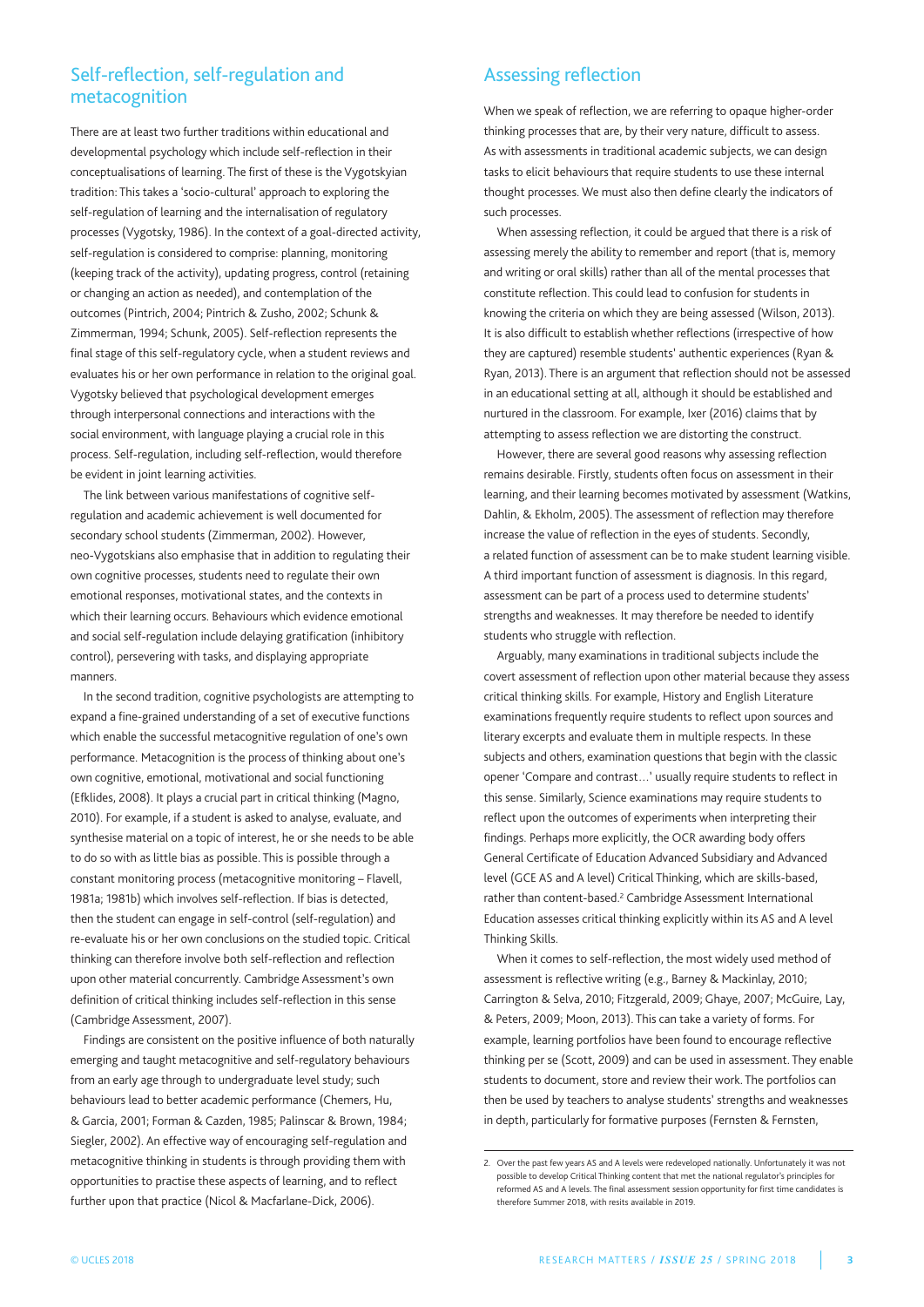2005). Within learning portfolios, reflective journals and log books are often used to record self-reflection in regard to the overall learning experience (Ghaye, 2007). Recording reflective thinking in such a manner has been found to have a positive impact on students' overall metacognitive and other critical thinking skills (Naber & Wyatt, 2014), which might in turn have a positive 'knock-on' effect on students' learning performances (McCrindle & Christensen, 1995; Mauroux, et al., 2015; nückles, Hübner, & Renkl, 2009).

When writing in their reflective journals, students are usually encouraged to record their reflections as they occur, or as soon as possible afterwards. In this way students avoid relying on their memory and retrieving this information after the internal authentic reflective process has already happened. This approach should also reduce a student's temptation to 'fill in' their memory gaps with false information and inauthentic experiences. This may reduce a key threat to validity for this kind of assessment.

Reflective papers provide a means of assessing both reflection upon other materials and self-reflection. Students are often given a topic and stimulus materials upon which they have to critically reflect (framing their reflection 'objectively'). They are also expected to demonstrate reflections upon their own initial and (potentially) changed perspectives, which occur as a result of researching a topic ('subjective framing'). Reflective papers and essays can be highly structured or unstructured, giving students the opportunity to engage in reflection in a unique way.

## Operationalising the construct of reflection for assessment purposes: a case study

In this section we explore an example of the 'reflective paper' approach to assessment. The AS level Global Perspectives and Research is a skills-based programme of study offered by Cambridge Assessment International Education. It assesses reflection as part of a taught curriculum, and its aim is to encourage students to think about and explore issues of global significance. Global Perspectives and Research students are expected to engage in metacognitive and critical thinking with regard to their own perspectives and understanding of a topic, as well as those of others. Schunk and Zimmerman (1994) and Whitebread, et al. (2009) have argued that such skills are crucial for the development of independent and self-regulated individuals who are capable of collaborating and co-operating with others.

AS level students are assessed via three compulsory components:

- 1. a written examination
- 2. An essay
- 3. A team project.

For the team project, students work in teams to identify a local problem which has global relevance. Individual team members research the issues and suggest solutions to the problem based on their research findings. Working together, a set of proposed team solutions to the problem is agreed. While the focus is on teamwork, each student within a team prepares two pieces of work for individual submission: an 8-minute presentation of their individual research and proposed solutions to the problem (which is delivered to an audience), and an 800-word reflective paper.

The reflective paper gives students the opportunity to consider the process they have undertaken in researching and producing their

individual presentation as part of a team. As such, it is their chance to provide evidence for reflection, which is Assessment Objective 2 (AO2), and the collaboration aspect of Assessment Objective 3 (AO3). For AO2 (reflection), students are assessed on their ability to:

- research and consider alternative perspectives objectively and with empathy;
- **●** consider the ways in which personal standpoints may have been affected by the research process;
- evaluate the impact of alternative perspectives and conclusions on personal standpoint; and
- **●** identify the need for further research in light of the research findings.

The reflective paper is assessed externally. It accounts for 10 marks of the total of 100 for the whole AS level: There are 5 marks for AO2 and 5 marks for AO3. There are two assessment criteria: the first relates to considerations of one's own perspective, belief and knowledge (Mezirow's [1997] 'subjective framing'), and the second relates to considerations of other's perspectives, beliefs and knowledge ('objective framing'). Each criterion is assigned a level from 1 to 5 when marking (see Table 1).

#### **Table 1: The Cambridge Assessment International Education Global Perspectives and Research Reflective Paper mark scheme**

| Level          | Marks    | Indicative descriptors                                                                                                                                                                                                                                                                                                                                                       |
|----------------|----------|------------------------------------------------------------------------------------------------------------------------------------------------------------------------------------------------------------------------------------------------------------------------------------------------------------------------------------------------------------------------------|
| 5              | $9 - 10$ | • The candidate engages in a probing and critical evaluation of their<br>own practice in working with others to identify a local problem and<br>explore possible solutions.<br>. The candidate reflects fully on how their personal standpoint and<br>scope for future research have been affected by alternative team<br>and research perspectives.                         |
| $\overline{4}$ | $7 - 8$  | • The candidate engages in some effective evaluation of their own<br>practice in working with others to identify a local problem and<br>explore possible solutions.<br>• The candidate undertakes some clear reflection on how their<br>personal standpoint and scope for future research have been<br>affected by alternative team and research perspectives.               |
| 3              | $5 - 6$  | • The candidate evaluates to some extent their own practice in<br>working with others to identify a local problem and explore<br>possible solutions.<br>. The candidate undertakes some reflection on how their personal<br>standpoint and scope for further research have been affected by<br>alternative team and research perspectives.                                   |
| 2              | $3 - 4$  | • The candidate attempts to evaluate their own practice in<br>identifying a local problem and exploring possible solutions, but<br>may lack consideration of their work with others.<br>• The candidate attempts to reflect on how their personal viewpoint<br>and scope for further research, but may lack a consideration of<br>alternative team or research perspectives. |
| 1              | $1 - 2$  | . The candidate shows limited evaluation of their own practice and<br>lacks consideration of their work with others.<br>. The candidate shows limited reflection on their personal viewpoint<br>and scope for further research and lacks any consideration of<br>alternative team or research perspectives.                                                                  |
| 0              | 0        | No creditworthy material has been submitted.                                                                                                                                                                                                                                                                                                                                 |

The reflective paper needs to be understood as a separate and intellectually demanding piece of work, where students undertake two distinct tasks. Firstly, they need to evaluate the effectiveness of the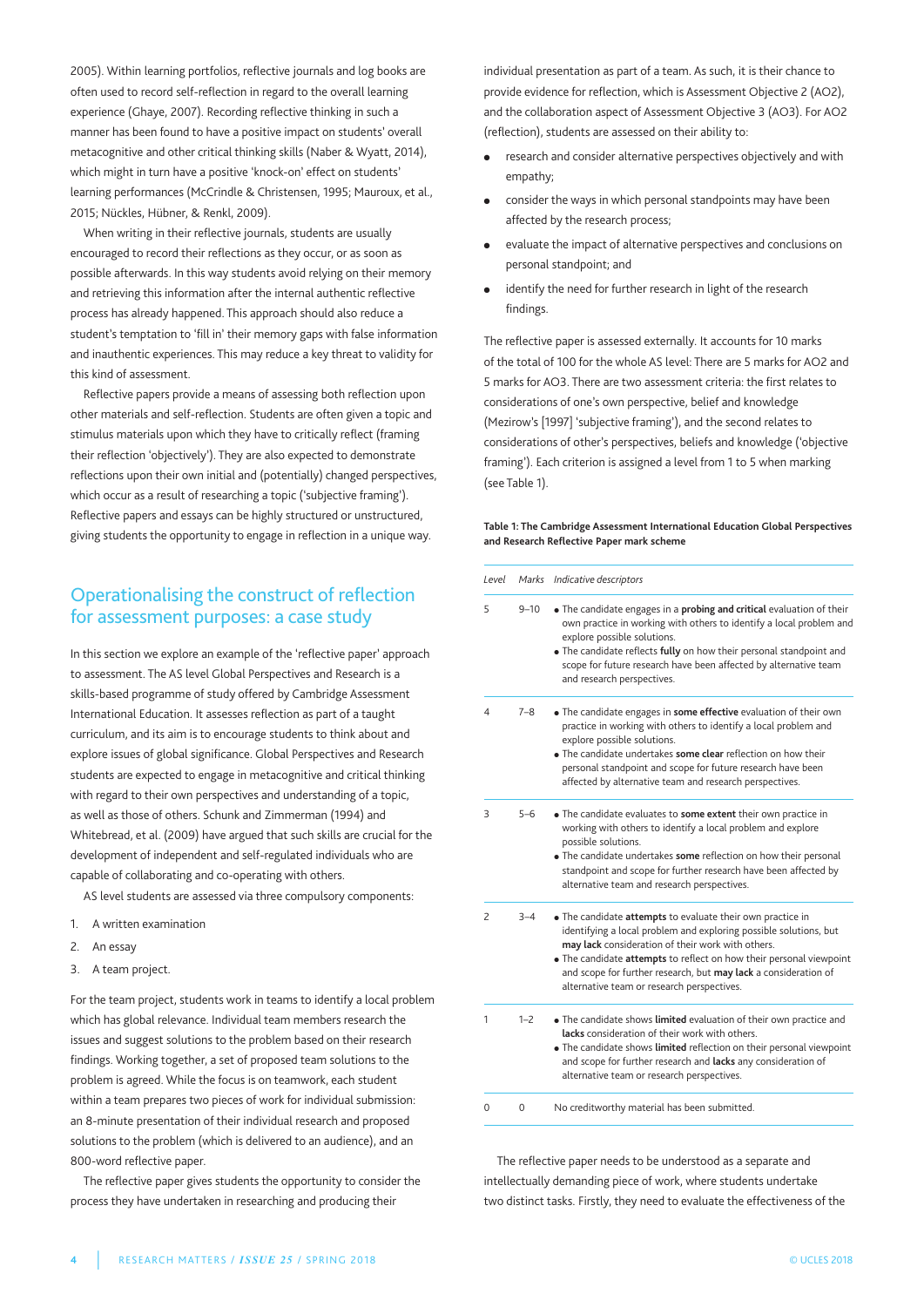way in which the group worked together in undertaking their research. Secondly, they also need to consider how their own views were challenged or developed by engaging with the alternative perspectives suggested by other team members (or other perspectives and solutions they located in the research that they undertook). More able students are expected, therefore, to evaluate and make judgements on their performances, going beyond just descriptions of what they did. This makes the activity a rewarding yet challenging task to accomplish successfully. The two assessment criteria can be conceptualised as questions against which the reflective paper is judged, and it is expected that stronger performances ensure that both questions are addressed, using discrete sections. For example:

### *1. Howwell hasthe student evaluated their own practice inworking with othersto identify a problem and explore possible solutions?*

The focus here is on the student's evaluation of their own practice in working with others. This should go beyond what the group did and focus on areas that worked well and/or were less successful before making a reasoned judgement on the success of the group work. Thus, the reflective paper affords an opportunity for self-reflection leading to personal transformation (Mezirow, 1997). The following is an example from a student's reflective paper of a simple but effective approach to outlining an aspect of teamwork. The student then highlights strengths and weaknesses, and the actions taken as a result:

*Within our groupwe partnered into pairs and assigned each pairwith two of the four componentswewanted to cover. Then the two memberswithin those pairswould assign one of the componentsto each other. By doing this every group member had one of the aspectsthat theywere responsible for researching and after all the informationwas gathered. We shared that information amongst one another. Thiswas a very effective strategy because everyone in our group executed their assigned jobwith sufficiency and managed to provide everyonewith useful information and resources needed to successfully complete our assignment in a timely manner. However, therewas one minor issue that came across our groupwhen using this method. Being able to copy and paste informationwas simple but being able to paraphrase and combat text chunkiness called for a bit more effort. Several of us struggled trying to avoid gathering twelve pages of information. We came to the conclusion thatwe needed to do betterwith only gathering the most important and helpful information.*

### *2. Howwell hasthe student reflected on the extenttowhich their own standpoint and the scope for future research have been affected by alternative perspectivesfrom within theirteam and from additional research?*

The focus for this second part of the assessment is on the impact of alternative perspectives. Students need to identify what those alternative perspectives are, and to assess the extent to which they have made an impact on their own point of view. The following is an example of the clear identification of how other team members have affected the student's position:

*My point of viewwas strengthened because through research I discovered that strict immigration lawswould be the most simple and most easy to follow. But,with further analysis into other*

*perspectives such as unilateral immigration, presented by [Student B], made me realize that the strictness of laws may not be the bestway to handle the solution. In that* way was *how I* determined *that*  $[Student C]$ 's *solutionwould be the most appropriate.*

The purpose of the reflective paper is to evaluate, not just describe, the student's experiences. Simply listing alternative perspectives, or the different aspects of the research, or the solutions reached, is not sufficient to be awarded a high mark. What is required is a reflection on how these things impacted on the student's own work. The following extract makes a clear transition between the two, demonstrating how the formulation of the team solution also developed their own understanding in specific ways:

*After creating our group solution I felt that I had learned a lot about the economic, political and ethical themeswithin the subject of homelessness. Previously I only thought that people became homeless due to problemswith drug addictions and a lack of money. However, now I am aware of the legal demands and other governmental requirements people have to go through before receiving a house.*

This is a clear illustration of how the student has critically reflected on the study material and on others' point of view with consequent self-regulation.

able students appreciate the difference between evaluation and narration when it comes to writing about their practice in working with others. An account of what happened is not the same as an identification of working practices and a judgement on their strengths and weaknesses. In the following extract, the student begins by identifying the benefits of the high level of agreement among team members:

*This level of cooperationwas awelcome experience, however, I feel that the lack of any dissenting opinions and an effective devil's advocate possiblyweakened the collective brainpower used in selecting our issue. When a group is so readily agreeable then there isthe possibility of a stagnation of perspectives,which also limits possible conversation*  $a$ *bout solutions* and *paths to take.* 

Here, strengths are weighed up against weaknesses in order to reflect on the wider implications for the effectiveness of collaboration and to make a judgement on it.

Strong reflective papers are clear about the specific strengths and weaknesses of the contribution made by other team members and the student's own experience of working with them:

*I foundworkingwith [Student A]was good but also had its challenges. Wewere able to come togetherwell and decide on a good topic and question. Wewere also able to connect on an intellectual level both of us beingwell educated students. I struggled a little bit at the start to form some points and find good information for my argument but [Student A]was able to suggest some idea aswell as a few sourcesthat could assist me. The only challenges I hadwith [Student A]were our ability to clearly communicatewith each other and the fact that he or Iwere away from class frequently. Sometimes I found that hewas a bit unclearwith his arguments and so Iwas unable to form strong counter arguments. I also found it difficult for usto understand each other's standpoints aswewere away quite a fewtimes and so could not explain our perspectives and reasoning.*

One element of self-regulation is the evaluation of the progress and the outcome of the individual or joint goal-directed activity. It is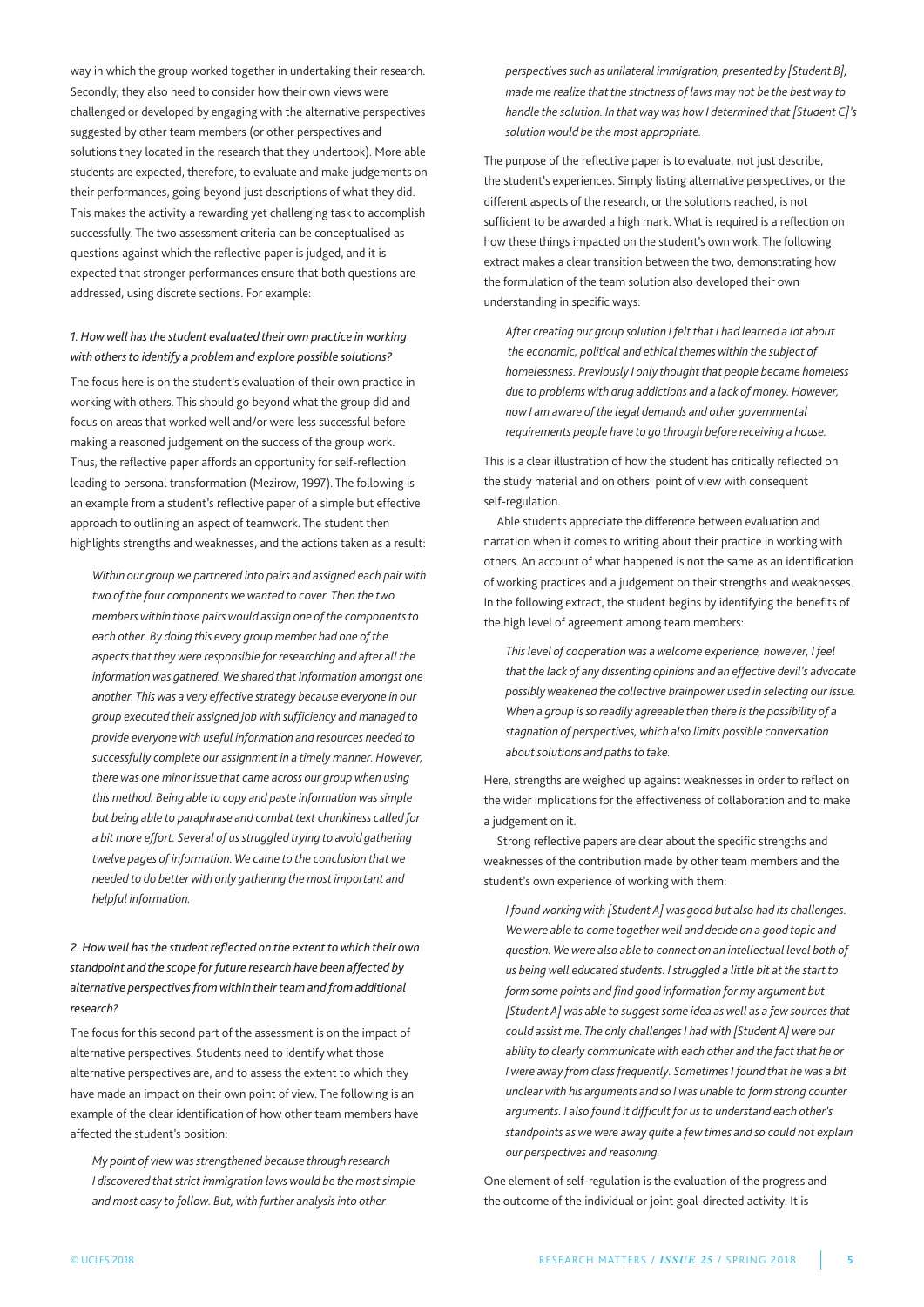important for students to specifically identify and assess the impact of other perspectives on their own learning and views (Forman & Cazden, 1985). These perspectives may come from research that they have undertaken or from the findings of other team members, as in this extract related to a team project on the internet:

*My individual standpoint about the effects of the internet has been affected by both my own and my teammates' perspectives. I knewthe internet had several negative effects before I started researching the topic. However I did not knowthe details about the many negative effects on our social lives and the many negative effects of the internet on both our mental and physical health. Therefore, my own findings for the social perspective affected my viewon the topic. Iwas definitely astonished by the findings of my teammatewho covered the medical perspective. I did not know much about the medical problemsthe internet can cause, and felt that itwas very interesting and important to know, as it affects a lot of people almost every day.*

Successful students have knowledge about themselves as students, including their strengths and weaknesses (Flavell, 1981b). In this extract, we observe metacognitive processing: The student identifies what they knew or thought before, the new information they have acquired, and how their understanding has changed. Metacognitive insights of this kind inform understanding of self and the learning process, and change and improve personal behaviour accordingly.

The next extract provides a good example of the 'place' of reflection. after evaluating the strengths and weaknesses in the team's work together, the student reflects upon the relative strengths of different team members' solutions to problems in the prison system in New Zealand:

*We came to the decision that the best solutionswere [Student B's] solutions. Itwas fairly obviousthat these solutionswere the best from the beginning astheywere the solutionsthat appeared to produce the best results and dealtwith the roots of the crimes as opposed to dealingwith the prisoners after they had already committed the crime and been put in prison. By taking an approach that looked at the core issues resulting in a higher rate of crimes and then finding a solution, [Student B]was able to develop three key resolutionsto stopping crimes in the first place.*

In this example, the effectiveness of the student's ability to reflect is shown in their willingness to acknowledge and precisely articulate the greater strength of another team member's solution, making a desirable outcome more likely (Halpern, 2003). The student has reflected critically on the reasons why a solution is effective. Strong reflective papers go beyond simply saying what everyone's role was, to thinking more closely about how individuals exploited their strengths, added breadth and depth to the arguments, and considered others' views before coming to a group solution.

It is important to note that reflective papers can only score level 3 or higher when they evaluate the process of collaboration. This means identifying strengths and weaknesses, then reaching a judgement. Reflective papers which simply provide a narrative of what the team did, however fluently this is expressed, will not be able to do this. This conclusion to a student's evaluation of their team's collaboration is a good example of how this can be done in a straightforward but effective way:

*Thus, our strengthswerewe made use of our timewhen needed, and creative thinking played a good part and ourweaknesseswere the inability to exchange ideas efficiently and lack of motivation during some periods of the completion of the project; these factors altered the rate atwhich thingswere completed. As a result, I think the next time, as a group,we should hold more after school andweekend meetingsto completely discussthe ins and outs of the problem alongwith each solution.*

In the final extract, a reflective paper has been reproduced in full. It is a good example of how the quality of a response can benefit if a student is focused and detailed in evaluating their experiences of teamwork. The student takes care to explain the factors which had a negative impact on the team working effectively. They also do well in evaluating the impact of this on their project as a whole. This means that the response meets the requirements for level 4 on the first criterion (see Table 1).

However, there appears to be no reference at all to their personal standpoint on the topic itself, or how that standpoint was affected by the other team members or their research. Therefore, the student has not demonstrated that they have critically reflected upon the assumptions and alternative perspectives others have taken in proposing their theories about the phenomenon under investigation. As a consequence, the paper can only receive a mark of 0 for the second criterion. This inconsistent profile of performance leads to a level 2 achievement overall. The quality of the student's evaluation of the teamwork is such that a mark at the top of level 2 would be the best fit.

*In all honesty, I feel asifthe communication between my partner and I* were (sic) not the best. Of course we have talked through how we *would structure our presentation,whowouldwrite and present about what and have supported each otherthroughoutthewhole project, whenwe needed it. This group projectwas notthe hardest, yet again, it* was not the easiest. In comparison with other groups in our Global *Perspectives class,therewas only two of usin the AS level class,which limited our optionsto choose a partner and limited our numbersin a group. In away I do not feelthat it isfairto say thatwe had a disadvantage just because our groupwas made up only two people. Although itwas definitely a lot morework thatwhat others had to do. Or at least I feel asif itwaslike that. The project itself did take some time towork on for both of us. The paragraphsI havewritten are from both our perspectives ofthe good things,the bad things and the thingswe could have improved in. Therewere a couple ofthingsthatwe had agreed on thatwe didwell and a couple ofthingswe agreed onwhatwe did good andwhatwe didwrong and thingswe agreed onwhich could have been improved. Itwas not easy.*

*I think thatwe gave each other some good ideas ofwhatwe couldwrite and talk about. Aswell asthat, I think thatwe've been in on track of what we've been needing to do. The support and the understanding of each otherwas just fine. As struggles of not having such a big group in comparison to other groups in the class, I honestly think thatweworked quitewell (individually). It is honestly not easy having only one other person in the group, giving us almost double thework for the both of us. Having such a big topic – Global Warming – and for only two people takes a lot of effort and a lot of time, but I believe thatweworked through itwith good hope for the outcome.*

*Although, therewere a couple of disadvantagesto this project. I do not think thatwe've had enough communication. Thatwe sat in the same*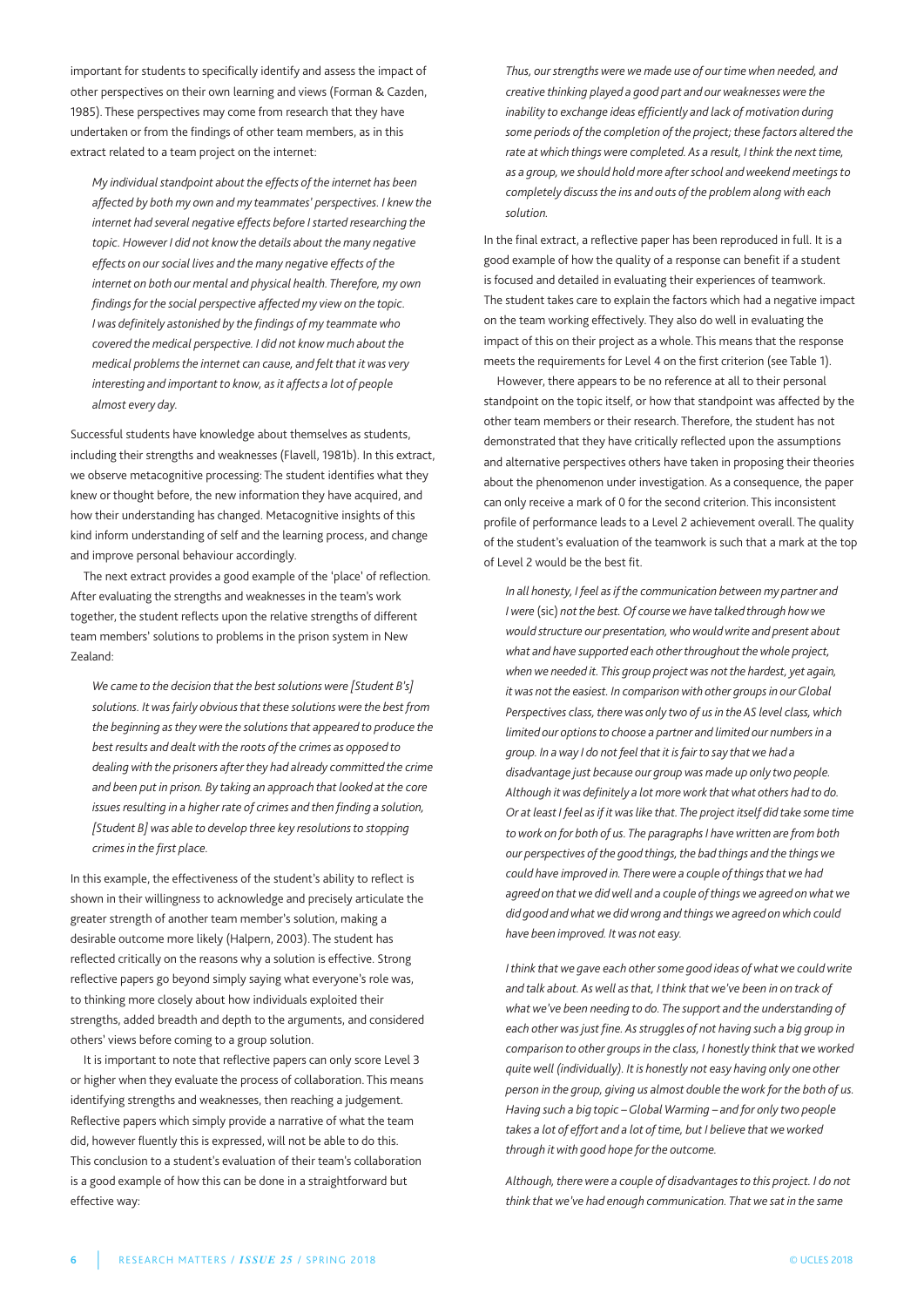*room but did not explain to each other everything aboutwhatwe actuallywrote down in details. Even thoughwe talked a bit aboutwhat we havewritten down but I do not feel as if itwas enough. Itwas difficult to actuallywork together or talk about the project together outside school. We do not live in the same house or part of school so it was difficult to figure out hourstowhichwewould beworking together. Aswell as figuring outwhenwe couldwork together,we've been getting quite a load of homework and quite a lot of activities, so it takes up a lot of our free time. I do not feel that Facebook or Skype would have helped a great deal but of course itwould have made a some kind of difference. I think that making a schedule ofwhenwe're going towork together, and how many hourswould have made our planning and ourwork more efficient andwe may not have been in a hurry. Although, even if I hadn't started on my groupwork right away, I had finished my part of the presentation before my partner did, but thatwas because I had actuallyworked on it in the timewe had, using up my hourswisely, unlike my partner.*

*There is always room for improvement! I can think of a couple of things thatwe have agreed on thatwe could have done better. Looking back atwhat i'vewritten in the above paragraphs, I can say that lack of communication could be improved. Togetherness could be improved aswell (using time out of school towork on the group of project). Though,with the struggle of only being two in the group, I think that learning to copewith double as muchwork is a good strategy thatwe will have to growwith. Thiswould have given us an advantage of polishing ourworkwith hopes for our reader's satisfaction. I admit that I; and my partner, did not start right away. It did take me, at least, a couple ofweeksto startwriting, though for the couple ofweeks before actually starting the project, Iwaswonderingwhatwould be in it,what Iwouldwrite,what Iwould say aswell asthe improvement and the ups and downs of this project.*

### **Conclusions**

Ensuring that students succeed in the 21st century requires fresh thinking about what knowledge and competencies are, and how they should be supported throughout education. In this article, we have looked briefly at key conceptualisations of reflection within the academic literature. Whilst there is a degree of circularity in the definitions of some key terms, it is clear that skills in both self-reflection and reflection upon other material are valued highly in several schools of thought which have not always aligned historically. Despite the difficulties of assessing reflection as authentic student experience, we have considered the reasons why it is nevertheless important to do so, and have offered a practical example of how it can be done. It is hoped that studies of this kind will bring greater clarity to test designers and developers when they are defining and operationalising the construct of reflection and to teachers and students who wish to focus on reflection within their curricula.

# Acknowledgements

The authors would like to thank lorna Stabler, formerly of Cambridge International Examinations, for her initial review of the literature.

### **References**

- adorno, T. W. (1998/1969). *Critical models: Interventions and catchwords*. nY: Columbia University Press.
- Barney, K., & Mackinlay, E. (2010). Creating rainbows from words and transforming understandings: Enhancing student learning through reflective writing in an aboriginal music course. *Teaching in Higher Education, 15*(2), 161–173.
- Cambridge assessment. (2007). *Critical Thinking: Deriving the Definition. Factsheet 1*. Retrieved from http://www.cambridgeassessment.org.uk/ Images/109971-critical-thinking-factsheet-1.pdf
- Carrington, S., & Selva, G. (2010). Critical social theory and transformative learning: Evidence in pre-service teachers' service-learning reflection logs. *Higher Education Research & Development, 29*(1), 45–57.
- Chemers, M., Hu, L., & Garcia, B. (2001). Academic self-efficacy and first year college student performance and adjustment. *Journal of Educational Psychology, 93*(1), 55–64.
- Cranton, P. (2002, Spring). Teaching for transformation. In J.M. Ross-Gordon (Ed.), *Newdirections for adult and continuing education: No. 93. Contemporary viewpoints on teaching adults effectively* (pp.63–71). San Francisco, Ca: Jossey-Bass.
- Dewey, J. (1933). *Howwe think: A restatement of the relation of reflective thinking to the educational process*. lexington, Massachusetts: D.C. Heath and company.
- Efklides, a. (2008). Metacognition: Defining its facets and levels of functioning in relation to self-regulation and co-regulation. *European Psychologist, 13*(4), 277–287.
- Ennis, R. H. (1985). A logical basis for measuring critical thinking skills. *Educational Leadership, 43*(2), 44–48.
- Fernsten, l. & Fernsten, J. (2005). portfolio assessment and reflection: Enhancing learning through effective practice. *Reflective Practice, 6*(2), 303–309.
- Fitzgerald, C. (2009). Language and community: Using service learning to reconfigure the multicultural classroom. *Language and Education, 23*(3), 217–231.
- Flavell, J. H. (1981a). Monitoring social cognitive enterprises: something else that may develop in the area of social cognition. In J. Flavell, & l. Ross (Eds.), *Social Cognitive Development: Frontiers and Possible Futures* (pp.272–287). Cambridge: Cambridge University Press.
- Flavell, J. H. (1981b). Cognitive monitoring. In W. p. Dickson (Ed.), *Children's oral* communication (pp.35-60). New York: Academic Press.
- Forman, E. a., & Cazden, C. B. (1985). Exploring Vygotskian persepctives in education: The cognitive value of peer interaction. In J. W. Wertsch (Ed.), *Culture, Communication and Cognition: Vygotskian Perspectives* (pp.323–347). Cambridge, UK: Cambridge University Press.
- Ghaye, T. (2007). Is reflective practice ethical? (The case of the reflective portfolio). *Reflective Practice, 8*(2), 151–162.
- Halpern, D. F. (2003). *Thought and Knowledge: An Introduction to Critical Thinking*. london: lawrence Erlbaum associates.
- Horkheimer, M. (1972). *Critical theory: Selected essays (Vol. 1)*. new York: Continuum.
- Ixer, g. (2016). The concept of reflection: is it skill based or values? *Social Work Education, 35*(7),809–824.
- Magno, C. (2010). The role of metacognitive skills in developing critical thinking. *Metacognition and Learning, 5*(2), 137–156.
- Marcuse, H. (1969). *An essay on liberation* (Vol. 319). Beacon press.
- Mauroux, L., Zufferey, J. D., Rodondi, E., Cattaneo, A., Motta, E., & Gurtner, J. L. (2015). Writing reflective learning journals: promoting the use of learning strategies and supporting the development of professional skills.